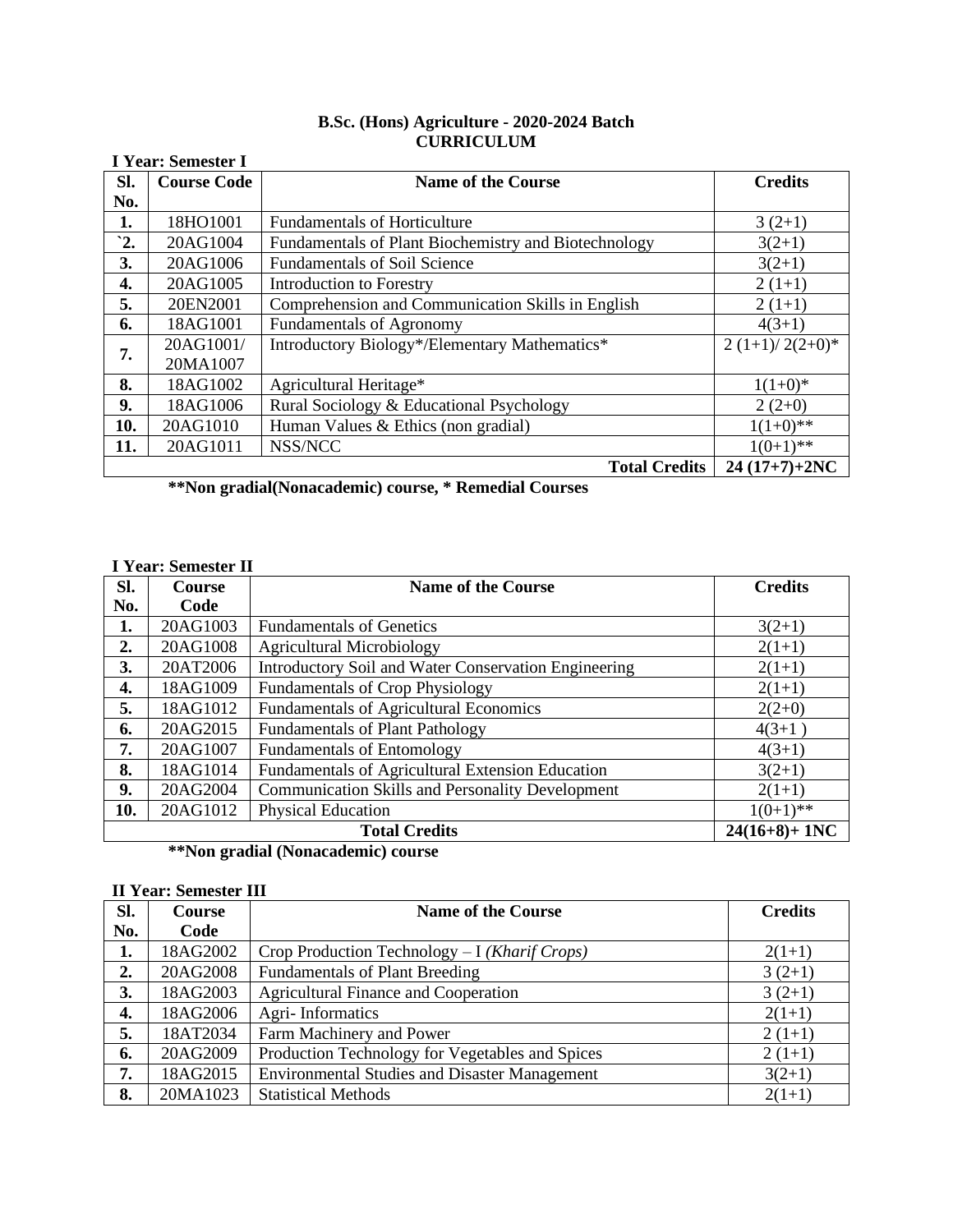| 9.                                                       | 18AG2005                               | <b>Livestock and Poultry Management</b>              | $4(3+1)$       |  |
|----------------------------------------------------------|----------------------------------------|------------------------------------------------------|----------------|--|
|                                                          | <b>Total Credits</b><br>$23(14+9)$     |                                                      |                |  |
|                                                          | <b>II Year: Semester IV</b>            |                                                      |                |  |
| Sl.<br><b>Course Code</b>                                |                                        | <b>Name of the Course</b>                            | <b>Credits</b> |  |
| No.                                                      |                                        |                                                      |                |  |
| 1.                                                       | 18AG2008                               | Crop Production Technology - II (Rabi Crops)         | $2(1+1)$       |  |
| 2.                                                       |                                        | Production Technology for Ornamental Crops, MAP and  | $2(1+1)$       |  |
|                                                          | 20AG2010                               | Landscaping                                          |                |  |
| 3.                                                       | 18AT2042                               | Renewable Energy and Green Technology                | $2(1+1)$       |  |
| Problematic Soils and their Management<br>18AG2012<br>4. |                                        | $2(2+0)$                                             |                |  |
| 5.                                                       | 18AG2010                               | Production Technology for Fruit and Plantation Crops | $2(1+1)$       |  |
| 6.                                                       | 20AG2013                               | Principles of Seed Technology                        | $3(1+2)$       |  |
| 7.                                                       | 18AG2007                               | Farming System & Sustainable Agriculture             | $1(1+0)$       |  |
| 8.                                                       | 18AG2013                               | Agricultural Marketing Trade & Prices                | $3(2+1)$       |  |
| 9.                                                       | 20AG1002                               | Introductory Agro-meteorology & Climate Change       | $2(1+1)$       |  |
| 10.                                                      |                                        | <b>Elective Course</b>                               | 3 credit       |  |
|                                                          | $22(11+8) + 3$<br><b>Total Credits</b> |                                                      |                |  |

## **III Year: Semester V**

| Sl. No. | Course                                | <b>Name of the Course</b>                                           | <b>Credits</b> |  |  |
|---------|---------------------------------------|---------------------------------------------------------------------|----------------|--|--|
|         | Code                                  |                                                                     |                |  |  |
| 1.      | 18AG2022                              | Principles of Integrated Pest and Disease Management                | $3(2+1)$       |  |  |
| 2.      | 20AG2014                              | Manures, Fertilizers and Soil Fertility Management                  | $3(2+1)$       |  |  |
| 3.      | 18AG2023                              | Pests of Crops and Stored Grain and their Management                | $3(2+1)$       |  |  |
| 4.      |                                       | Diseases of Field and Horticultural Crops and their                 | $3(2+1)$       |  |  |
|         | 18AG2021                              | Management-I                                                        |                |  |  |
| 5.      | 18AG2019                              | Crop Improvement-I (Kharif Crops)                                   | $2(1+1)$       |  |  |
| 6.      | 20AG2003                              | Entrepreneurship Development and Business Communication<br>$2(1+1)$ |                |  |  |
| 7.      | 20AG2007                              | Geoinformatics and Nano-technology and Precision Farming            | $2(1+1)$       |  |  |
| 8.      | 20AG2005                              | Practical Crop Production $-I (Kharif$ crops)                       | $2(0+2)$       |  |  |
| 9.      | 18AG2026                              | <b>Intellectual Property Rights</b>                                 | $1(1+0)$       |  |  |
| 10.     |                                       | <b>Elective Course</b>                                              | 3 credit       |  |  |
| 11.     | 20AG2011                              | Educational tour I                                                  | $1(0+1)$       |  |  |
|         | $25(12+10)+3$<br><b>Total Credits</b> |                                                                     |                |  |  |

# **III Year: Semester VI**

| SI. | <b>Course</b> | <b>Name of the Course</b>                                    | <b>Credits</b> |
|-----|---------------|--------------------------------------------------------------|----------------|
| No. | Code          |                                                              |                |
| 1.  | 18AG2027      | Rainfed Agriculture & Watershed Management                   | $2(1+1)$       |
| 2.  | 18AT2043      | Protected Cultivation and Secondary Agriculture              | $2(1+1)$       |
| 3.  |               | Diseases of Field and Horticultural Crops and their          | $3(2+1)$       |
|     | 20AG2016      | Management-II                                                |                |
| 4.  |               | Post-harvest Management and Value Addition of Fruits and     | $2(1+1)$       |
|     | 20AG2017      | Vegetables                                                   |                |
| 5.  | 18AG2033      | Management of Beneficial Insects<br>$2(1+1)$                 |                |
| 6.  | 18AG2032      | Crop Improvement-II (Rabi crops)<br>$2(1+1)$                 |                |
| 7.  | 20AG2006      | Practical Crop Production -II (Rabi crops)<br>$2(0+2)$       |                |
| 8.  | 18AG2029      | Principles of Organic Farming<br>$2(1+1)$                    |                |
| 9.  | 18AG2034      | Farm Management, Production & Resource Economics<br>$2(1+1)$ |                |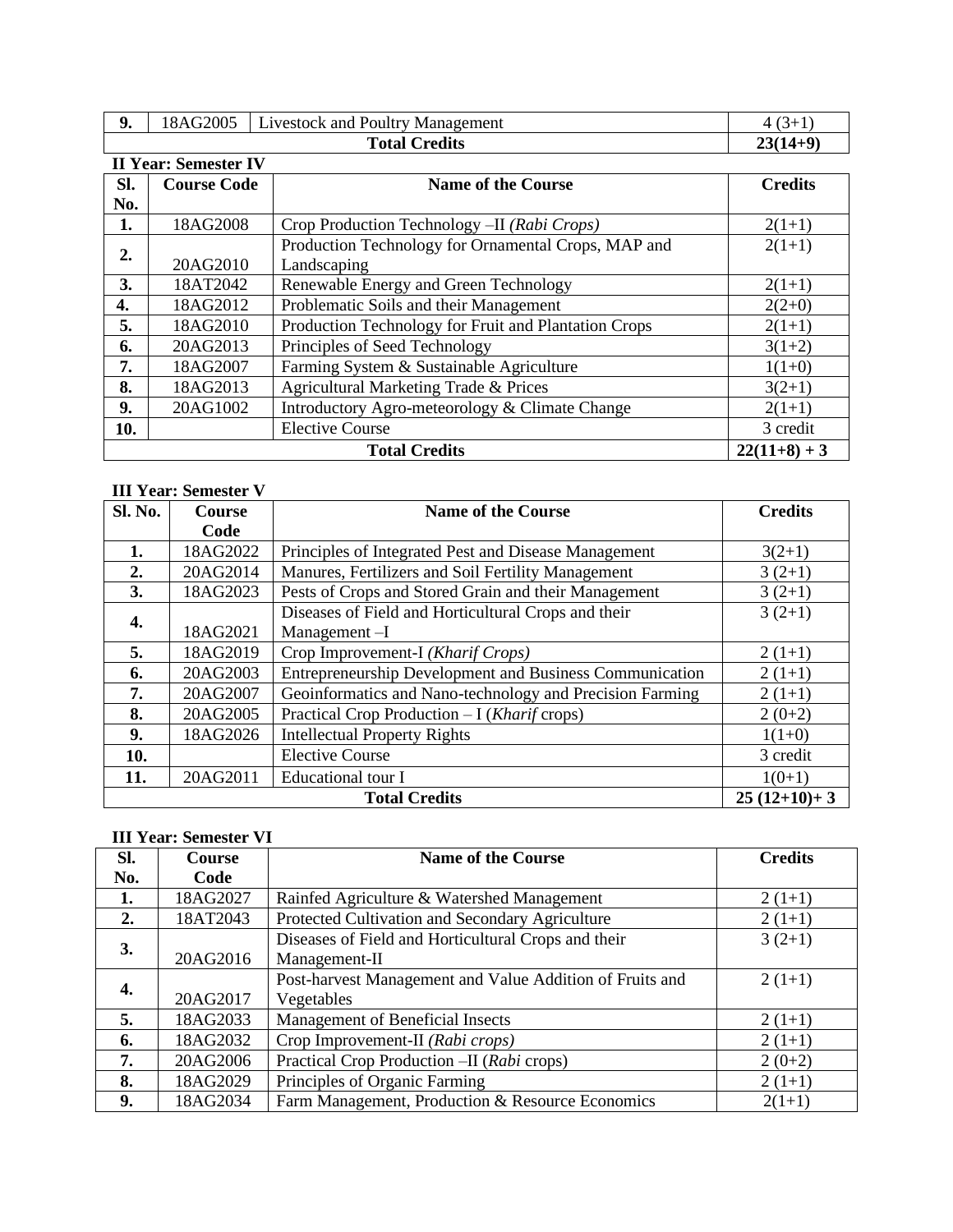| 10. | 18AG2035                              | Principles of Food Science and Nutrition | $2(2+0)$  |
|-----|---------------------------------------|------------------------------------------|-----------|
|     |                                       | <b>Elective Course</b>                   | 3 credits |
|     | 20AG2012                              | Educational tour II                      | $1(0+1)$  |
|     | $25(11+11)+3$<br><b>Total Credits</b> |                                          |           |

## **IV Year Semester: VII**

#### **Rural Agricultural Work Experience and Agro-Industrial Attachment (RAWE & AIA)**

| Sl. No. | Course   | <b>Name of the Course</b>                           | <b>Credits</b> |
|---------|----------|-----------------------------------------------------|----------------|
|         | Code     |                                                     |                |
|         | 20AG2001 | Rural Agricultural Work Experience (RAWE) and Agro- | $20(0+20)$     |
|         |          | Industrial Attachment (AIA)                         |                |
|         |          | <b>Total</b>                                        | $20(0+20)$     |

#### **IV Year Semester: VIII**

| Sl. No. | <b>Course</b> | <b>Name of the Course</b>             | Credits    |
|---------|---------------|---------------------------------------|------------|
|         | Code          |                                       |            |
|         | 20AG2002      | Experiential Learning Programme (ELP) | $20(0+20)$ |
|         |               | (Module I and II)                     |            |
|         |               | <b>Total</b>                          | $20(0+20)$ |

### **EXPERIENTIAL LEARNING PROGRAMME:**

## **List of Modules: ELP Module No. ELP Title** ELP01 Seed Production and Technology ELP02 Soil, Plant and Water Testing ELP05 | Organic Production Technology ELP09 Floriculture and Landscaping ELP12 Nursery Management and Protected Cultivation ELP13 Production Technology Bio agents and Bio fertilizer ELP14 Mushroom Cultivation ELP15 Bee Keeping ELP17 | Agribusiness Management ELP19 Agricultural Information Support Services ELP22 Poultry Production Technology

**ABSTRACT Semester wise distribution of courses for B.Sc.( Hons.) Agriculture - 2020-2024 batch**

| <b>Semester</b> | <b>Number of Course</b> | <b>Credit Hours</b>       |
|-----------------|-------------------------|---------------------------|
|                 |                         | 24 $(17+7)+2NC$           |
|                 |                         | $24(16+8)+1NC$            |
|                 |                         | $23(14+9)$                |
|                 |                         | $22(11+8) + 3$ (elective) |